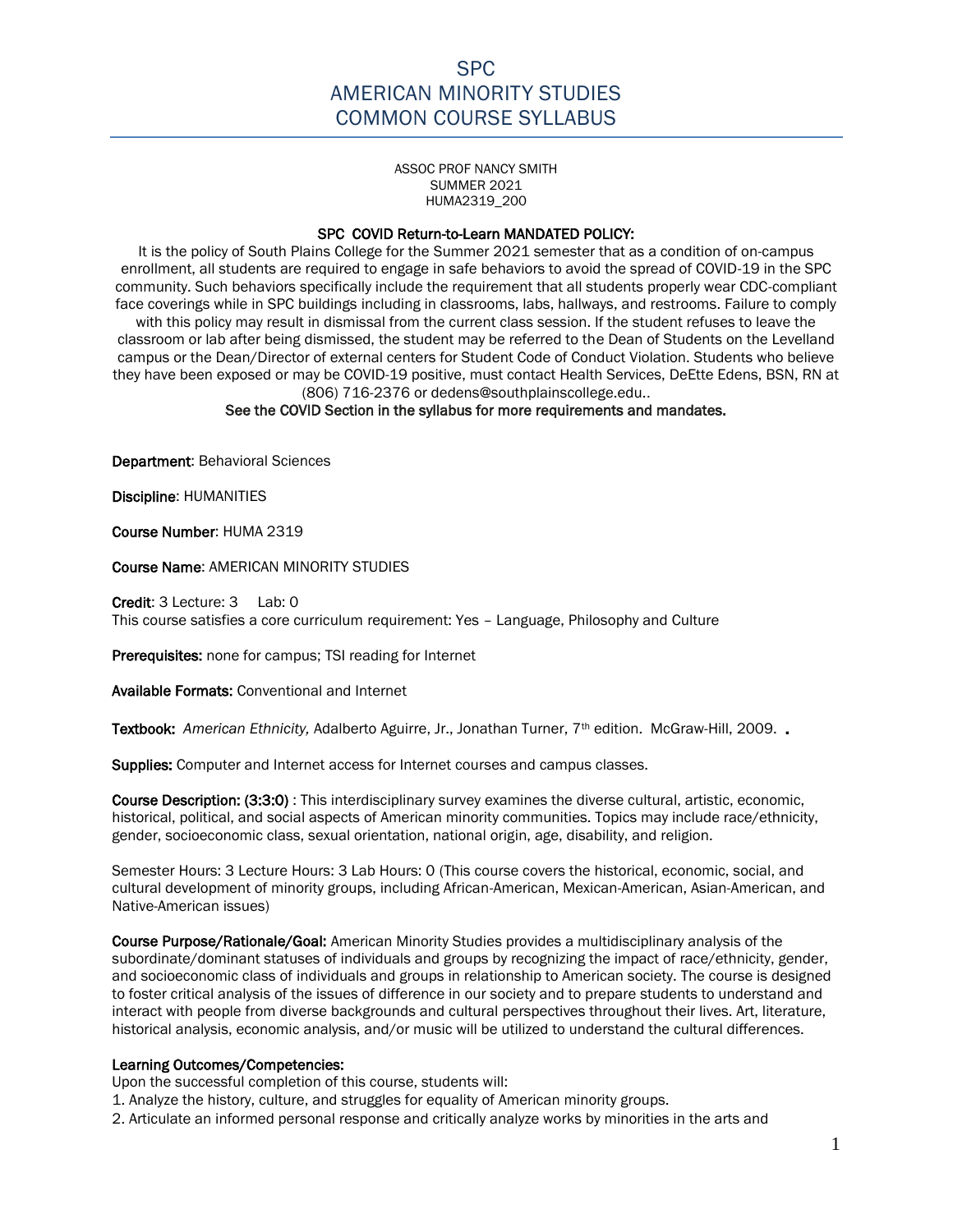humanities.

- 3. Demonstrate awareness of multiple cultural perspectives representative of diverse minority groups.
- 4. Describe the impact of discrimination on the everyday life of minority groups in the context of social, political, and economic circumstances.
- 5. Analyze minority group interactions in the United States focusing on immigration and migration patterns, assimilation processes, and adjustments to American life.
- 6. Formulate an understanding of shifting societal perceptions and self-identifications of minority group cultural identities.

Core Objectives Assessed: [techniques vary by instructor]

- Communication skills- to include effective written, oral and visual communication.
- Critical thinking skills- to include creative thinking, innovation, inquiry and analysis, evaluation and synthesis of information.
- Social Responsibility- to include the demonstrated intercultural knowledge and competence, knowledge of civic responsibility, and the ability to engage effectively in regional, national and global communities.
- Personal Responsibility-to include the ability to connect choices, actions, and consequences to ethical decision-making.

Texas Coordinating Board Approval Number……………………………….… 45.1101.53 25

Course Requirements: To maximize the potential to complete this course, a student should attend all class session, complete all homework assignments, and complete all examinations. The specific course requirements are listed on the individual instructor's course information sheet.

#### Course Evaluation:

Please see the instructor's course information sheet for specific items used in evaluating student performance.

#### Standard Written English REQUIREMENT:

All written assignments should be presented using the conventions of Standard Written English. South Plains College requires all students to become proficient in "academic English," a form of English that is typically used in academic, professional, and business contexts. While slang, regional idioms, and informal kinds of selfexpression are appropriate in some contexts, they are out of place in academic writing. Writing instructors and professors in courses across the campus expect all students to demonstrate proficiency in using the conventions of academic English in their written work, whether it is in-class exams or take-home essays. Each instructor may also add additional requirements regarding written assignments that are contained in your syllabus.

Attendance Policy: Students are expected to attend all classes in order to be successful in a course. The student may be administratively withdrawn from the course when absences become excessive as defined in the course syllabus.

When an unavoidable reason for class absence arises, such as illness, an official trip authorized by the college or an official activity, the instructor may permit the student to make up work missed. It is the student's responsibility to complete work missed within a reasonable period of time as determined by the instructor. Students are officially enrolled in all courses for which they pay tuition and fees at the time of registration. Should a student, for any reason, delay in reporting to a class after official enrollment, absences will be attributed to the student from the first class meeting.

Students who enroll in a course but have "Never Attended" by the official census date, as reported by the faculty member, will be administratively dropped by the Office of Admissions and Records. A student who does not meet the attendance requirements of a class as stated in the course syllabus and does not officially withdraw from that course by the official census date of the semester, may be administratively withdrawn from that course and receive a grade of "X" or "F" as determined by the instructor. Instructors are responsible for clearly stating their administrative drop policy in the course syllabus, and it is the student's responsibility to be aware of that policy.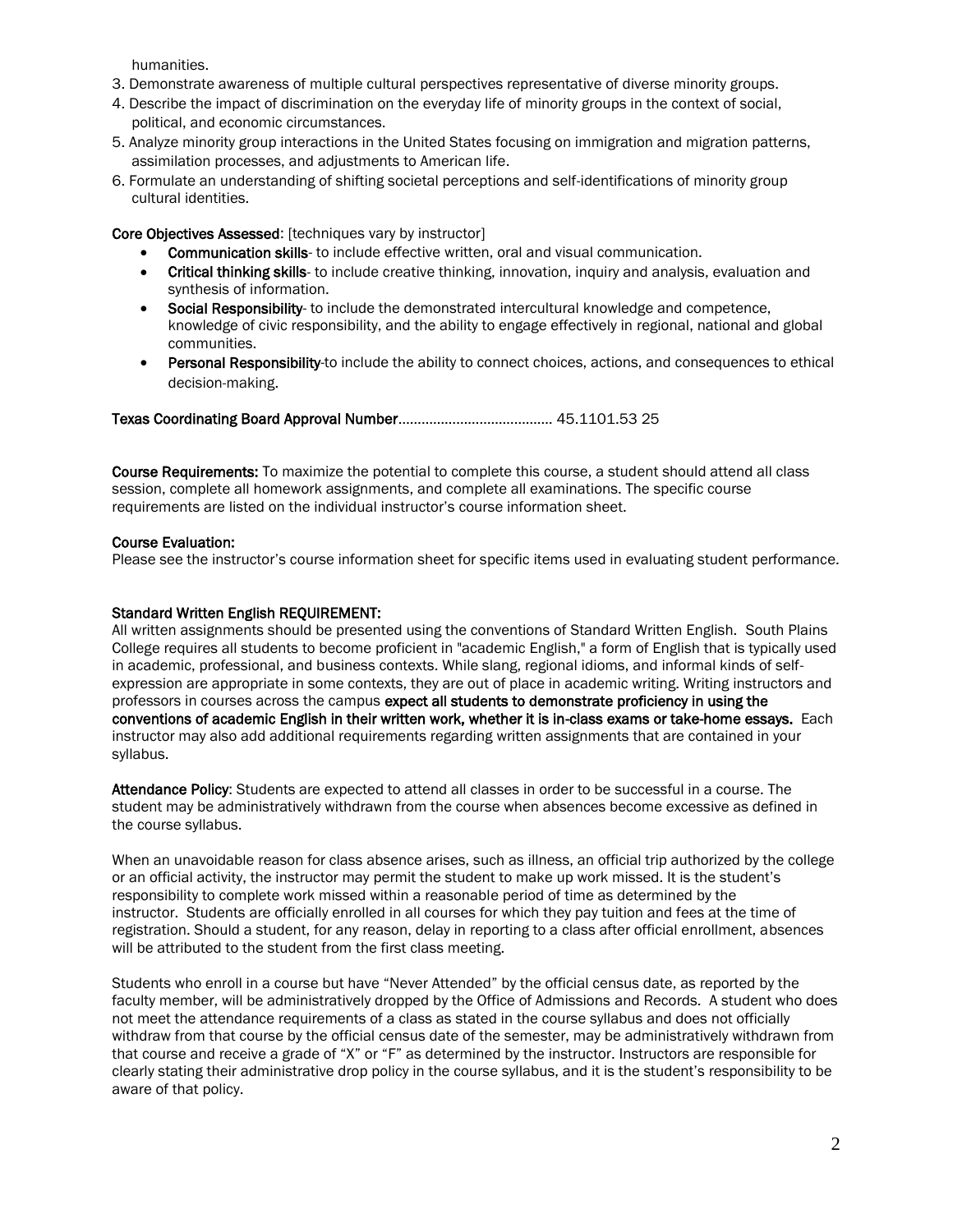It is the student's responsibility to verify administrative drops for excessive absences through MySPC using his or her student online account. If it is determined that a student is awarded financial aid for a class or classes in which the student never attended or participated, the financial aid award will be adjusted in accordance with the classes in which the student did attend/participate and the student will owe any balance resulting from the adjustment.

#### Academic Appeals Procedure INFORMAL APPEAL

1. The student should schedule an appointment with the instructor of the course to discuss the final grade or discipline action.

2. If the student is still not satisfied, he/she should schedule an appointment with the appropriate department chairperson to discuss the situation. (The chairperson may request that the instructor also be present.) 3. If the student is still not satisfied, he/she should schedule an appointment with the Divisional Dean to discuss the situation. (The dean may request that the chairperson also be present.)

4. If the student is still not satisfied, he/she should be advised of the formal appeal process.

#### FORMAL APPEAL

1. If the student is not satisfied with the results of the Informal Appeal, he/she should provide the following information, in writing, to the Vice President for Academic Affairs:

 a. A request for a formal appeals hearing. b. A brief statement of what is being appealed. c. The basis for the appeal. d. Pertinent facts relating to the appeal.

NOTE: The agenda of the appeals hearing will include only those factors documented in the student's appeal request letter.

2. The Vice President for Academic Affairs of South Plains College, will determine the date, time and place of the hearing, and notify the student accordingly.

#### THE HEARING

1. Composition of the appeals committee:

 a. Vice President for Academic Affairs will preside over the hearing. b. Faculty member of the student's choice. c. Faculty member and student of the Vice President for Academic Affairs. d. President of the Student Body/Student Advisory Council. e. Vice President of Student Affairs.

2. Other persons who should be available at the hearing:

 a. The student who requested the hearing. b. The faculty member involved. c. Anyone the student or faculty member wishes to be present to substantiate the case. d. Chairperson and Divisional Dean.

3. Hearing Procedure: The Committee will hear the student's appeal during which the parties to the controversy, and such representatives as desired, will present all facts relating to the case. Consequently, the committee will recommend appropriate action by majority vote.

4. The termination of the hearing finalizes the academic appeal procedure.

#### APPEAL RESTRICTIONS

1. Only final grades or dismissal resulting from academic discipline will be considered. 2. The instructor's teaching ability or expertise will not be considered during the hearing. 3. No grade or disciplinary action can be formally appealed after a period of six (6) months from the date that the student is informed.

#### Tobacco Products:

South Plains College prohibits the use of any tobacco product, electronic cigarette, or vapor device throughout all indoor areas and within a 25 foot perimeter around all facility entrances, exits and HVAC air intake vents under the control of SPC, including sporting facilities and SPC vehicles. Included in this ban are tobacco products of all types (including, but not limited to, cigarettes, cigars, pipes, chewing tobacco, snuff and all other kinds and forms of tobacco prepared in such a manner to be suitable for spit tobacco use, smoking, or both). This ban also includes herbal tobacco products and simulated tobacco products that imitate or mimic tobacco products such as e-cigarettes, vapor cigarettes, pipes or other types of inhalation devices.

#### Campus Concealed Carry Policy:

Texas Senate Bill - 11 (Government Code 411.2031, et al.) authorizes the carrying of a concealed handgun in South Plains College buildings only by persons who have been issued and are in possession of a Texas License to Carry a Handgun. Qualified law enforcement officers or those who are otherwise authorized to carry a concealed handgun in the State of Texas are also permitted to do so. Pursuant to Penal Code (PC) 46.035 and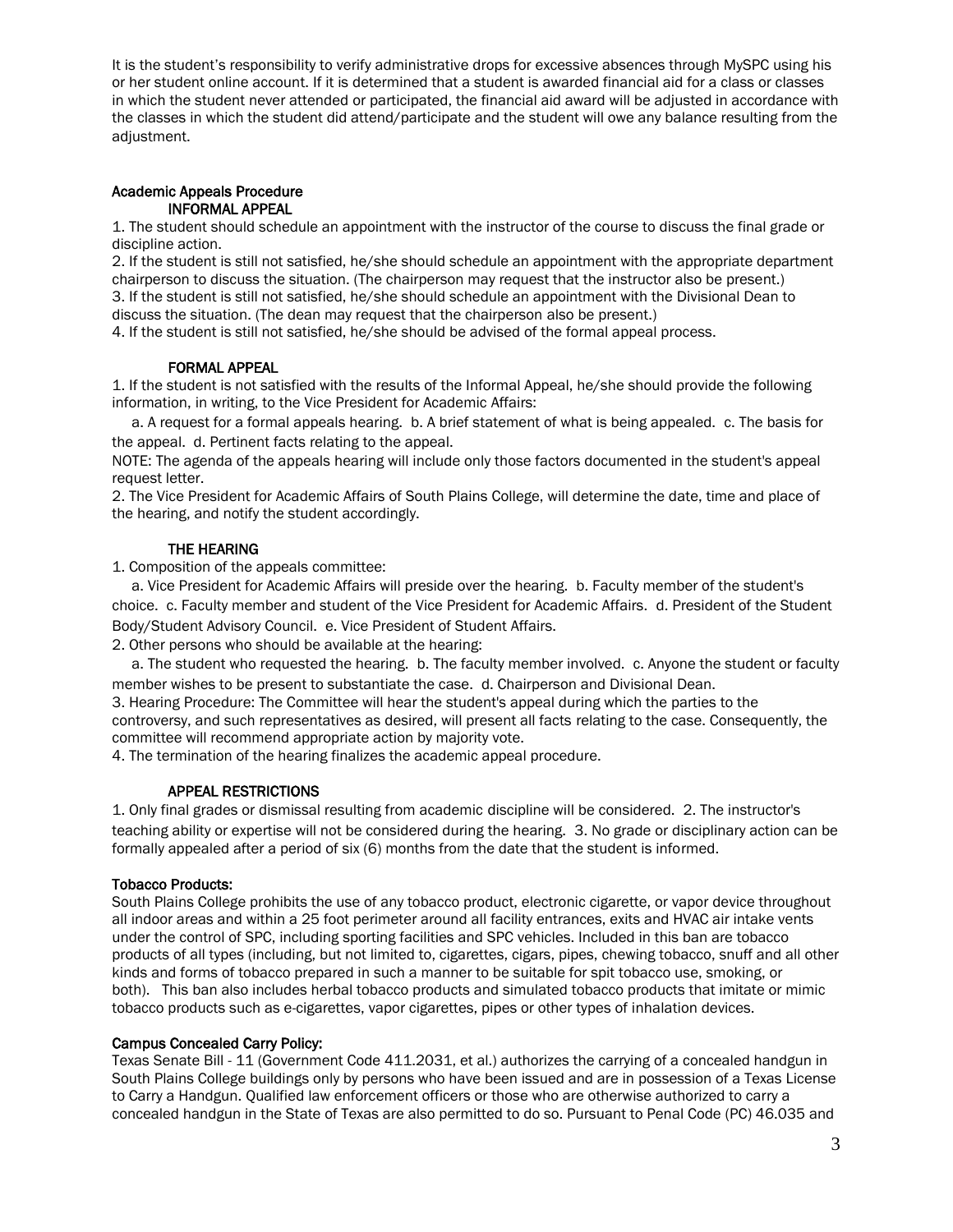South Plains College policy, license holders may not carry a concealed handgun in restricted locations (Natatorium). For a list of locations and Frequently Asked Questions, please refer to the Campus Carry page at: <http://www.southplainscollege.edu/campuscarry.php>

Pursuant to PC 46.035, the open carrying of handguns is prohibited on all South Plains College campuses. Report violations to the College Police Department at 806-716-2396 or 9-1-1.

#### Title IX Pregnancy Accommodations Statement

If you are pregnant, or have given birth within six months, Under Title IX you have a right to reasonable accommodations to help continue your education. To activate accommodations you must submit a Title IX pregnancy accommodations request, along with specific medical documentation, to the Director of Health and Wellness. Once approved, notification will be sent to the student and instructors. It is the student's responsibility to work with the instructor to arrange accommodations. Contact Crystal Gilster, Director of Health and Wellness at 806-716-2362 or email [cgilster@southplainscollege.edu](mailto:cgilster@southplainscollege.edu) for assistance.

#### Equal Opportunity /Non Discrimination Statement

South Plains College does not discriminate on the basis of race, color, national origin, sex, disability or age in its programs and activities. The following person has been designated to handle inquiries regarding the nondiscrimination policies: Vice President for Student Affairs, South Plains College, 1401 College Avenue, Box 5, Levelland, TX 79336. Phone number 806-716-2360.

#### Diversity Statement

In this class, the teacher will establish and support an environment that values and nurtures individual and group differences and encourages engagement and interaction. Understanding and respecting multiple experiences and perspectives will serve to challenge and stimulate all of us to learn about others, about the larger world and about ourselves. By promoting diversity and intellectual exchange, we will not only mirror society as it is, but also model society as it should and can be.

#### Disabilities Statement

Students with disabilities, including but not limited to physical, psychiatric, or learning disabilities, who wish to request accommodations in this class should notify the Disability Services Office early in the semester so that the appropriate arrangements may be made. In accordance with federal law, a student requesting accommodations must provide acceptable documentation of his/her disability to the Disability Services Office. For more information, call or visit the Disability Services Office at Levelland (Student Health & Wellness Office) 806-716-2577, Reese Center (Building 8) 806-716-4675, or Plainview Center (Main Office) 806-716-4302 or 806-296-9611.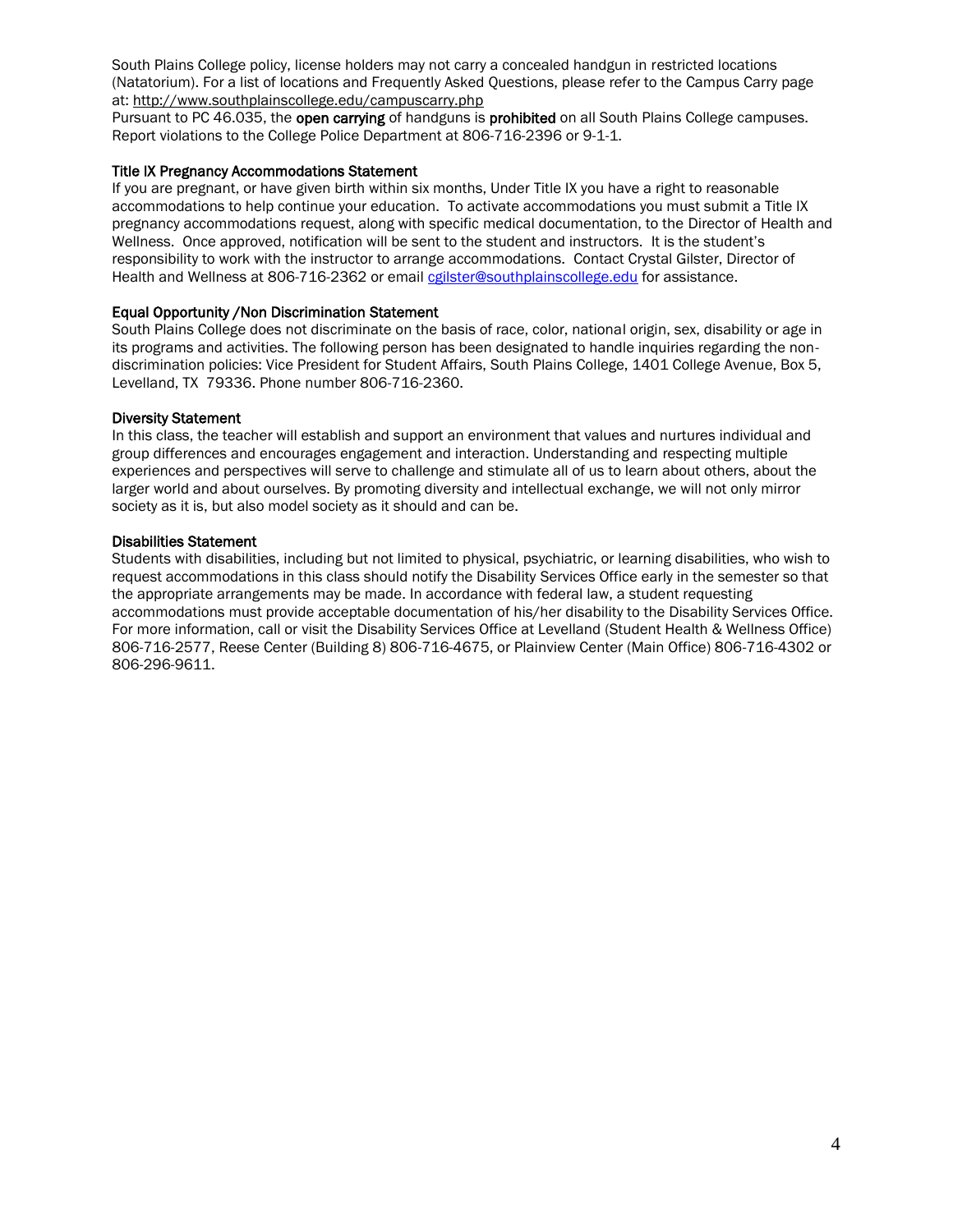## SPC and CLASSROOM COVID POLICY and PROCEDURES

SPC guidelines on the RETURN TO CAMPUS protocol, can be found at <http://www.southplainscollege.edu/emergency/SPCReturnToCampusPlans.pdf>

However, here are some items that you need to know as it impacts our class:

- Students will be required to wear a face mask while in SPC campus buildings or in outside areas if social/physical distancing cannot be maintained.
- If a person has been tested for COVID-19 and is awaiting results or believes he/she has been exposed to COVID-19, they will be requested to remain off campus. Please follow this protocol:

1) IF you will be absent from the face-to-face learning classroom due to COVID testing or COVID symptoms, you MUST contact the SPC Nurse IMMEDIATELY :

DeEtte Edens, BSN, RN AT 806-716-2376 or DEDENS@SOUTHPLAINSCOLLEGE.EDU for quarantine guidance

2) Once you contact her, she will notify all of your instructors of your absence, predicament, and return-to campus date

3) \*\* ^^ this contact is imperative. INSTRUCTORS ARE NOT OBLIGATED TO OFFER YOU ANY MAKE-UP WORK if this protocol is NOT followed. \*\*

4) It is the responsibility of YOU the STUDENT to notify your instructor EACH DAY to find out what is needed for class that you are missing. Some instructors will need you to log-in and do work at the designated class-time. Early, daily notification is highly suggested. (Once an instructor begins their class, they are most likely unable to respond to your emails ).

## This is the protocol that should be followed for all Face-to-Face classes with Instructor Smith. Allow me to recap:

1) If you have had a COVID exposure, scare, or are feeling symptoms of possible COVID, notify DeEtte Edens, RN – the SPC Nurse, at (806)716-2376 and await her further instruction

2) Notify ME of your absence and confirm that you have spoken to DeEtte

3) Watch your email for your return-to-class date, as given by DeEtte

4) Each day of your absence from class, you are expected to email me EARLY to find out what we will be doing and what you need to get done

5) You must complete work by all deadlines

6) If you do not notify DeEtte or if you do not check-in with me daily, I am under no obligation to allow for your work make-up

7) Once you return to class, expect any tests/quizzes to be scheduled and made-up within 24 hours – with proper protocols followed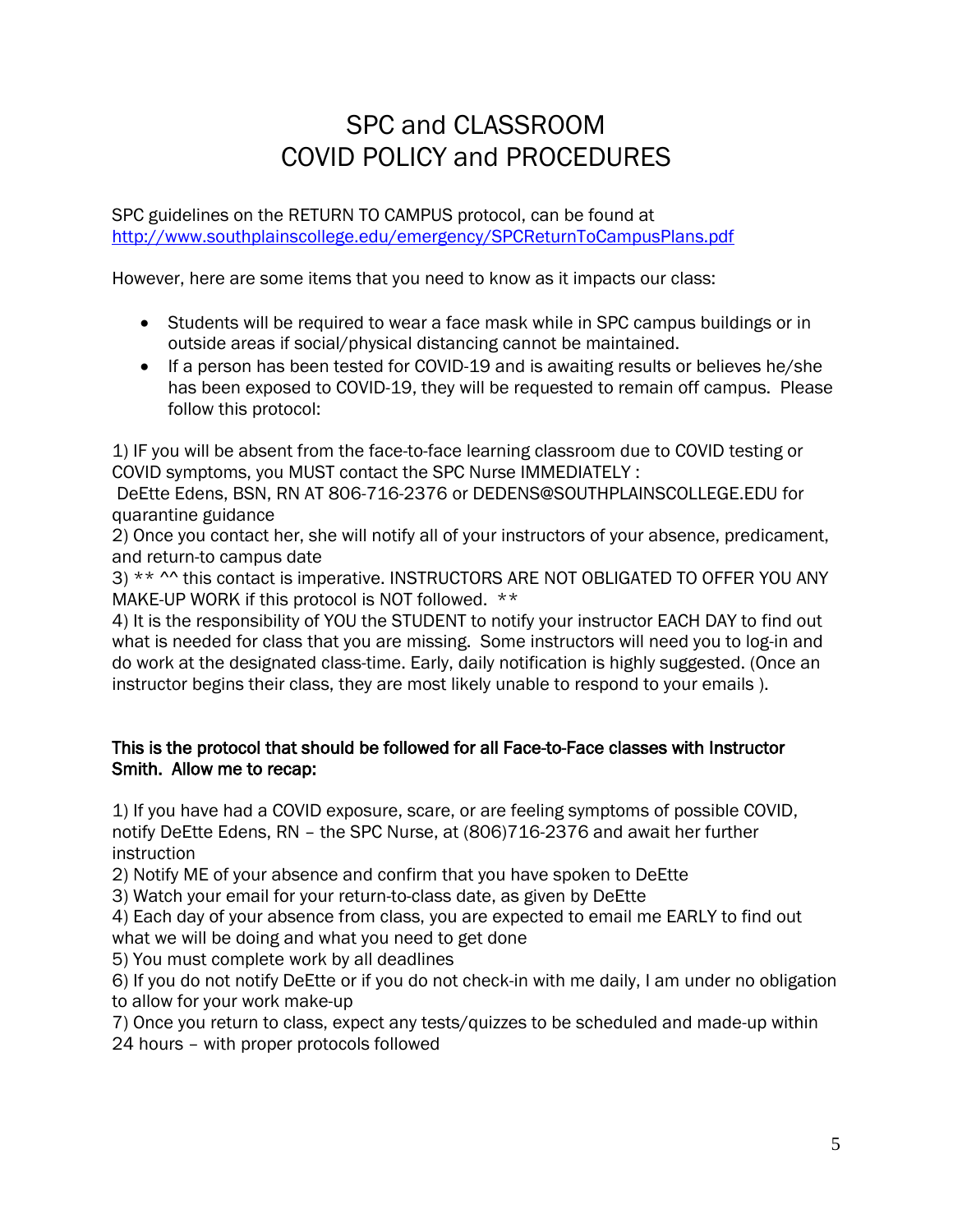HUMA 2319\_200 AMERICAN MINORITY STUDIES ASSOC. PROF. NANCY SMITH SUMMER 2021

Instructor: Nancy Smith, Assistant Professor of Anthropology

Office: Reese 405G Phone: 806.716.4031 Email: nsmith@southplainscollege.edu

**Office Hours:** By appointment – usually on the Reese Campus Required Text: We will be using the *American Ethnicity: The Dynamics and Consequences of Discrimination – 7th edition* – by Adalberto Aguirre and Jonathan Turner

#### THE RULES:

Pages 11-15 of the South Plains Student Guide highlights topics and procedures of Student Conduct and Penalties for

Misconduct. I suggest you read this. Here are the highlights as they fit this class:

Academic Integrity: Cheating of any type is a serious matter and will NOT be tolerated. This includes cheating in any form on tests, quizzes, homeworks, and/or assignments (such as copying someone's exam or assignments), and **plagiarism**.

According to the South Plains College website,

<http://www.southplainscollege.edu/library/smartstarts/mod6/04-plagiarism.html>, "plagiarism is presenting the words or ideas of someone else as your own without proper acknowledgment of the source. It is okay to use the ideas of other people, but you do need to correctly credit them. When you quote people – or even when you summarize or paraphrase information found in books, articles, or Web pages – you must acknowledge the original author."

(If you do not know/understand what constitutes plagiarism, or if you need further clarification ask me or look it up .. ignorance will not be an excuse.) Do not even THINK ABOUT cheating in any way.

However, if you do and if you are caught the **following WILL happen** ...

- 1. You will receive a ZERO on the assignment and we will have a discussion
- 2. You will be ineligible to receive any extra credit points
- 3. You may be dropped ONE letter grade at the end of the semester
- 4. IF you are caught a second time, you be dropped from the class with an F
- 5. You will be reported to the Dean of Students

THIS HOLDS TRUE FOR ANY ASSIGNMENT – EVEN AN EXTRA CREDIT ASSIGNMENT. Penalization because of plagiarism/cheating is the consequence of YOUR choices and YOUR actions. It is not something I am doing to YOU – it is what YOU are doing to YOU.

This is serious. I am serious. DO NOT DO IT !! Take the low grade for not-knowing/doing the material, rather than the above repercussions for cheating.

Student Behavior: This is college, and I view you as an adult. Please act like one. Be courteous, be respectful, think before you act. Please turn off your cell phones. Please do not use your phone during class. Please do not read the paper during class. Please do not email or surf the web. Do not disrupt class. Do not sleep !! Please stay seated until class is dismissed. If you are disruptive during class, you will be asked to leave. If you are continuously disruptive, you will be dropped from the class.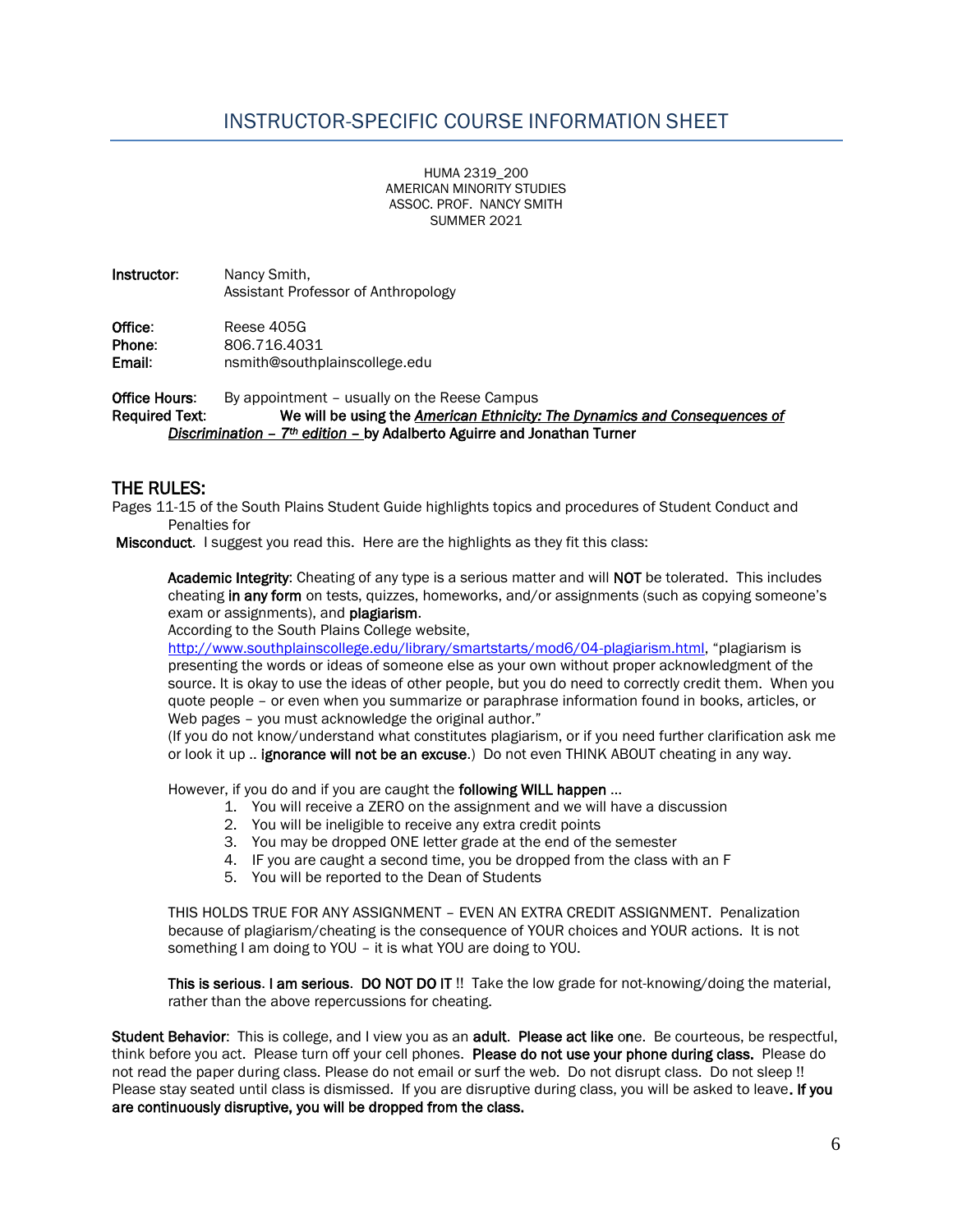If you are seen to be sleeping or texting or using your phone or doing anything disruptive, I may stop the class until you are done. Any information that does not get presented to your classmates and covered because of YOUR choices, will be on YOU.

\*\* The first time you sleep, text, etc, class will be stopped and you will be addressed. Multiple instances will result in you leaving the class and/or being referred to the Dean of Students. You may also be asked to leave the classroom and/or you may be dropped from the class \*\*

Using a LAPTOP for note-taking is permitted under the condition that you are using it to take notes ! I will ask to see your notes periodically if not daily. This is one of the conditions you agree to if you decide to use your laptop. If you use your laptop for anything other than class expectations, you are distracting those around you who can see what you are doing; you are denying them and yourself the information you/they need to score well on the test. I have the right to deny you the privilege of opening your laptop in class. [you will NOT be able to use your laptop for quizzes/tests]

Attendance: Read the South Plains Student Guide. Here's how it works in this class: Students are expected to attend class regularly and attendance will be taken at the beginning of each class meeting. Please try to be here when class begins. Tardiness does not equate to full attendance and you may not be able to sign the roll sheet, take a quiz, take a test, etc. so be here on time.

Missed classes do not mean excused work. Each student is expected to turn in all assignments on the scheduled dates by the due time. DO NOT EMAIL ME YOUR ASSIGNMENTS - you must hand them in, hardcopy form! (There are some exceptions to this on a case-by-case basis.) You are also responsible for any lecture notes, hand-outs, etc, given on the day you missed. Do not expect that everything you miss can be made-up .. videos and quizzes, for example, may not be offered as a make-up/at a later date.

#### IF you are absent, you need to notify me on the day of absence for information on what was missed, what is due, and what can be made up. Again, all items have stringent due dates in fairness of all.

Signing someone else as "in attendance" will result in an absence for you and them. Don't do it!

If you have not come to class before the Roster Certification date, you will be dropped for "non attendance."

Again, please keep in contact with me so you can stay up-to-date with the class.

Courtesy and Respect: I am your instructor, and though I may joke around with you please don't lose sight of the fact that I am still your instructor. So please do not address me with "hey," "yo," etc. This pertains to emails as well. Emails must also abide by Standard Written English. Standard Written English, courtesy and respect is expected in all manners of correspondence, and I will do the same. THANKS !!

#### THE GRADES: *\*\* Grades will only be applied after the syllabus contract has been turned-in \*\**

*1. 1. EXAMINATIONS:* There will be four exams. The material covered on the exams includes lecture, textbook, handouts, videos, assigned readings, group work, and anything else I've forgotten. Basically, it is ALL on the test.

- $\circ$  There are NO make-up exams except for EXTREME circumstances which must be discussed with me within the same day of (or prior to) your absence.
- o Do not be late for exams. You will not be able to take the test if someone has finished the test and has left the room.
- o Please bring a pencil, pen, and a good eraser to the exams.
- $\circ$  I will not answer any questions about the unit during the minutes prior to the test. If you have any questions regarding anything that could be on the test, you will need to utilize my office hours. There will be too much going on to get ready for the test once I enter the classroom. In order to start the test on time, do not use those minutes before the test to ask me questions. It is not fair to me nor your classmates.
- $\circ$  If you happen to miss a test .. do not fret. A missed test does not equate to Failing the class. It could, if your grades for everything else are poor .. but if you are a good student and do well on everything else, a missed test *should not* lead to a failing grade.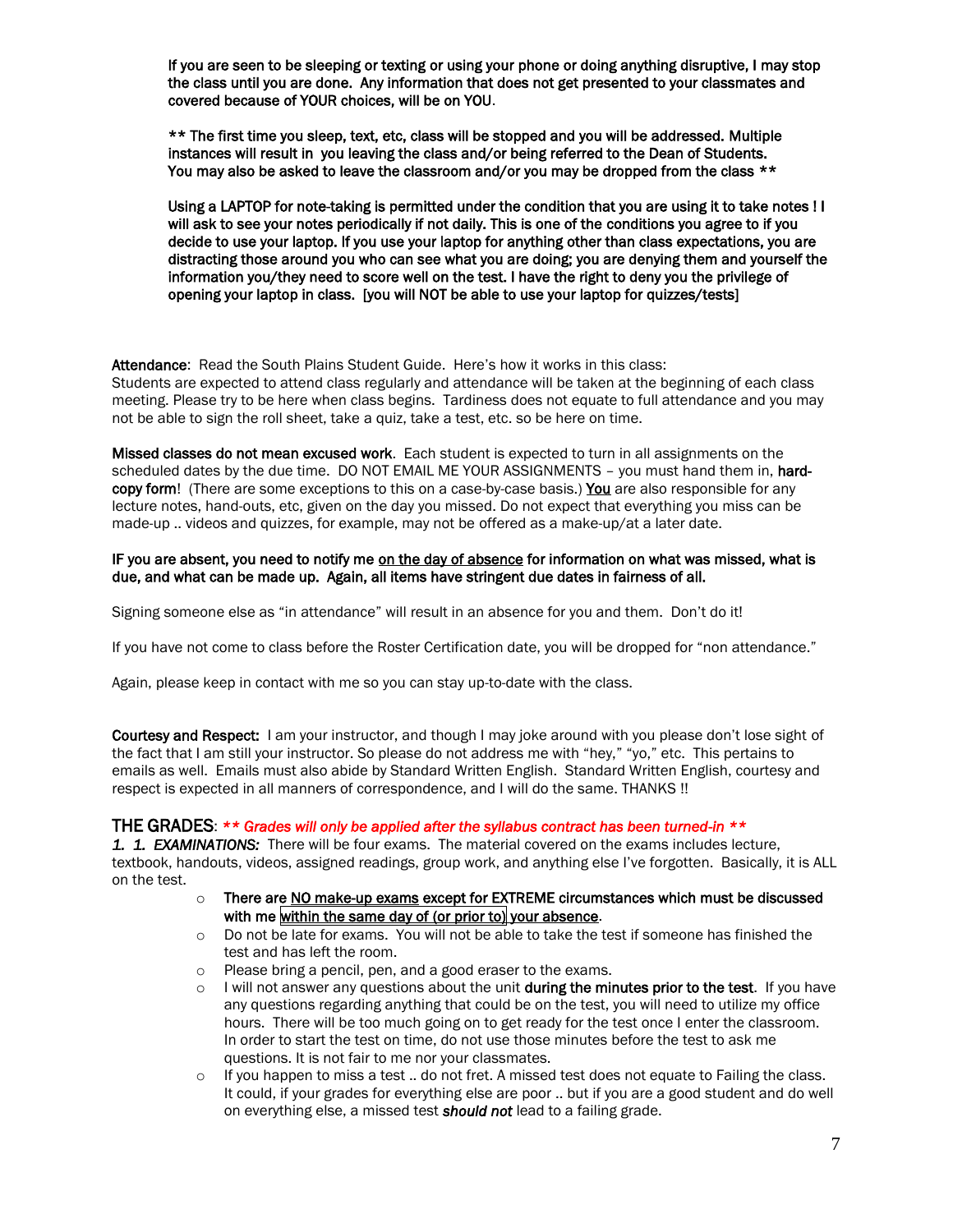*2. QUIZZES*: : Be forewarned .. there will be announced and unannounced quizzes. Expect them! With few exceptions there is NO make-up for missed quizzes. If you think you have an exception, you must discuss it with me within the same day of (or prior to) the quiz/missed quiz. Remember, being late to class could cause you to miss a quiz. Multiple "misses" will hurt your grade!

*3. ASSIGNMENTS*: I do not accept late assignments unless your issue has been discussed with me. Things are due when they are due. Anything not turned in when collected is considered LATE and may not be accepted. IF I do accept an assignment late, know that it will lose a letter grade for every 24 hours it is late.

*FORMAT:* Most worksheets can be handwritten. BUT, if asked to be typed please follow these instructions: typed, double spaced, 10-12 font, 1" margins. Standard written English is EXPECTED on all written assignments. NO TEXT ABBREVIATIONS or LINGO. If Standard written English is not illustrated, points WILL BE DEDUCTED.

You will also have some video worksheets throughout the semester. These are usually in-class assignments.

Your grade for this course will be a reflection of YOUR scores on the above-mentioned topics. You will receive the grade YOU EARNED.

4. PROJECT: You will have one main project in this class. Instructions will be handed-out later in the semester, and projects will be due/presented during the last week of class. You may be working with others for part of the presentation/project. The project may consist of information to be handed-in, PLUS, oral presentation participation. The purpose of the presentation is to demonstrate your understanding of the class concepts presented throughout the semester, in addition to informing your classmates of information pertaining to minority groups/persons that they may not be aware of. – NO LATES. NO EXCEPTIONS. If information is not handed-in at the assigned times, you will receive a ZERO for your grade.

Your overall, class grade is compiled in the following way:

| Exams $(4) = 15%$ each                 | $A = 90-100+$      |
|----------------------------------------|--------------------|
| Project = $25%$                        | $B = 80-89$        |
| Ouizzes/Assignments (average) = $15\%$ | $C = 70-79$        |
|                                        | D = 60-69          |
|                                        | $F = 59$ and Below |

### THE GOOD NEWS:

#1 - I am a strong supporter of extra credits! I believe that in order to learn about other cultures/groups, participation and observation in cultural functions outside of the classroom is necessary. This may come in the form of attending public presentations, performances, exhibits, events, or watching videos, TV shows, as well as reading articles/books, text book chapter reviews, or DOING class presentations.

#### It needs to pertain to a minority group (or member(s) of) in the United States and set IN the United States.

I will announce eligible events as they come up, BUT you are not solely limited to these events. Check with me if there is something you want to do or watch. – you have free reign for extra credits as long as it fits the class. Find something that interests YOU and allows you to show your knowledge of the class. YOU have control of extra credits; do not wait for me to tell you to do them – you do them as you see fit!

Extra credit assignments will consist of four parts and 4 paragraphs:

- 1. A review of the event in your own words. (DO NOT PLAGIARIZE) what was "it" about. Prove that you did the extra credit, so be sure this paragraph is substantial.
- 2. How it relates to class. terms/concepts that relate to class (2 or more) and give examples to show you can correlate. They must be illustrated, not just thrown-in
- 3. What it tells you about that minority group what did you learn
- 4. Your personal reflections what did you think about "it?"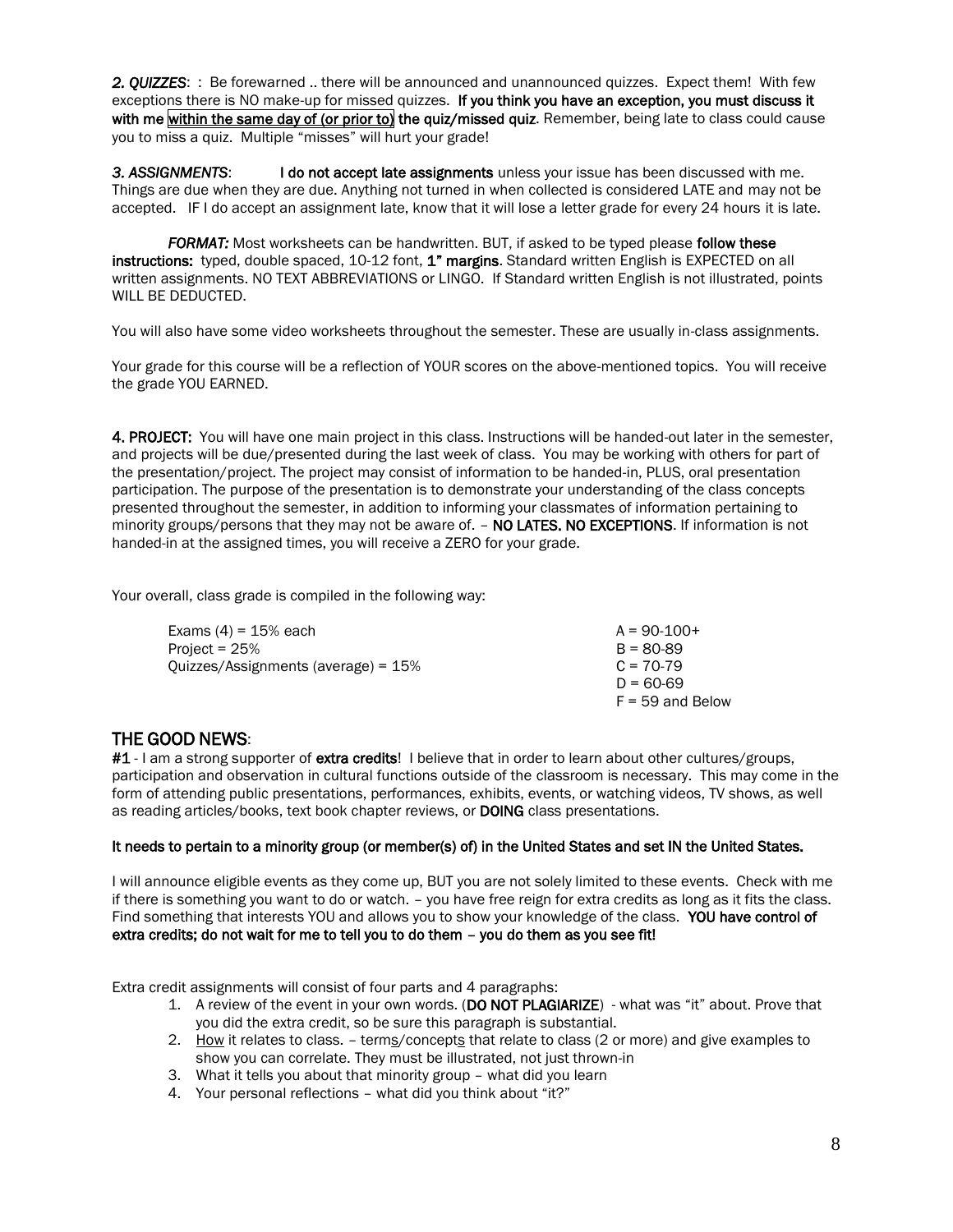\*\* If you report on an article or event, you must include a copy of the article, or a program from the event

All extra credit assignments must be turned-in typed, double spaced, normal 10/12 font, 1" margins, and with all four criteria met. Standard Written English must be displayed. If your paper is not formatted as stated, it will be turned back to you ungraded. If completed correctly, handed-in extra credits can earn you 2 points each, and presentation extra credits can earn you 6 points to be added to your final, overall grade (presentations need to be discussed and approved). A maximum of 8 points of INDIVIDUAL/OUTSIDE extra credit will be allotted to be added to your final grade. This is a CHOICE you have .. extra credits are not required. (This is separate from any in-class extra credits; those are additional!)

You can also choose to **speak to the class** for extra credit. If so, please discuss this with me so we can approve a topic and a date. Speaking to the class, done well, earns you 6 pts extra credit.

#### \* THE LAST DAY TO TURN IN EXTRA CREDITS IS BY THE END OF YOUR CLASS ON:

TUESDAY, June 29th

#2 – Each day, I will be keeping track of who is following the policies and who is attending class. For each day you are physically IN CLASS and following policies (no phone, no disruption, no sleeping, etc) you will earn 1/10 of a point. At the end of the semester, I will add those points to your lowest test grade.

#3 - If you have an "A" in the class BEFORE taking the Final Exam, you will not need to take the Final Exam. I would really hate for you to mess-up and lose that "A". Yes, your extra credit work can contribute to that "A" !!

### CLASS DAYS:

I am a lecturer. I do not use power point [one exception]. I will stand before you and lecture the information. I will list main points, words, phrases, dates, etc on the board before class – pay attention to these, but you will be expected to "pull out" other important information from the lectures as well. I use videos, articles, and overheads, as it is my belief that it is easier to understand what you are learning if you can "see" actual events or how it plays out in the world.

You should check your/our Blackboard page of this class WHEN INSTRUCTED. Also, constantly check your SPC EMAIL. This is where I may have to contact you, individually, and this is where your Early Alerts will be sent to.

#### FINAL NOTE:

If EVER you should have any questions, concerns, etc – come and see me. That is what I am here for .. that is what my office hours are for. I cannot help you if you don't come and talk to me. Get to know your classmates !! ALWAYS CHECK YOUR SPC EMAIL !!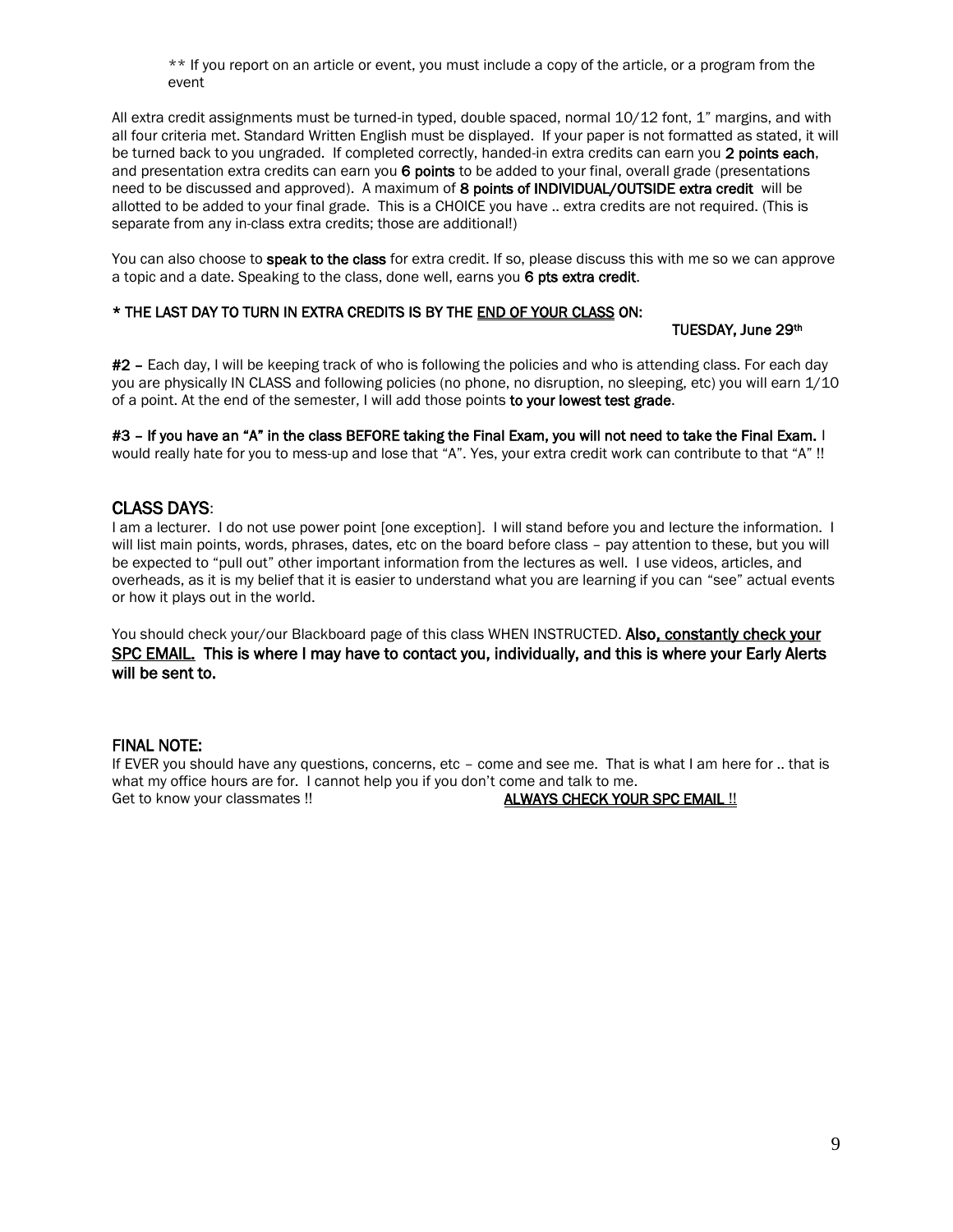## SEMESTER SCHEDULE: (Tentative – allow for changes if necessary) (Aguirre & Turner book)

| <b>UNIT</b>    | <b>TOPIC</b>                                                                                                                       | <b>ACTIVITIES may</b><br>include                     | <b>TEXT BOOK</b>                                       | <b>READ BY</b>                   | <b>TEST DAY</b>    |
|----------------|------------------------------------------------------------------------------------------------------------------------------------|------------------------------------------------------|--------------------------------------------------------|----------------------------------|--------------------|
| 1              | Overview, Introduction, General<br>Information, Cornerstone of the<br>Class, 5 Characteristics of a Minority<br>Group, Basic Terms | Videos: Colorism,<br>Race, Little Things,            | $Ch 1 - all$<br>Ch 2 - only 44-59<br>Ch 4 - only 77-81 |                                  |                    |
|                |                                                                                                                                    | Articles: Race<br>Without Color                      |                                                        | Monday, June 7                   |                    |
|                |                                                                                                                                    | Worksheets,<br>Quizzes,<br>Assessments               |                                                        |                                  | Tuesday, June 8    |
| $\overline{2}$ | Asian-Americans (emphasis on<br>Japanese-American Experience),                                                                     | Videos<br>Article                                    | $Ch 8 - all (LONG)$                                    | Tuesday, June 15                 |                    |
|                |                                                                                                                                    | Worksheets,<br>Quizzes,<br>Assessments               |                                                        |                                  | Wednesday, June 16 |
| 3              | African-American Experience,                                                                                                       | Videos, Article,<br>Worksheet, Quizzes<br><b>TBD</b> | Ch 5 (Long)                                            | Wednesday, June 23               |                    |
|                |                                                                                                                                    |                                                      |                                                        |                                  | Thursday, June 24  |
| $\overline{4}$ | Other Groups, Stereotypes,<br><b>Discrimination</b>                                                                                | Videos, Activities,<br>Worksheets,<br>Quizzes,       |                                                        |                                  |                    |
| 5              | PROJECTS/ PRESENTATIONS                                                                                                            | Class presentations<br>(if applicable)               |                                                        |                                  | Wednesday, June 30 |
| 6              | FINAL EXAM - terms, concepts,<br>what can we do?                                                                                   | Article: "Ways to<br>Fight Hate"                     | Chapter 10                                             | "Term and concept<br>cumulative" | See dates below    |
|                | <b>IMPORTANT DATES</b>                                                                                                             |                                                      |                                                        |                                  |                    |
|                | Thursday, June 3rd                                                                                                                 | CLASS on<br><b>BLACKBOARD</b>                        | Do not come to<br>RC403                                |                                  |                    |
|                | Thursday, June 24                                                                                                                  | <b>PROJECT</b><br><b>INSTRUCTIONS</b><br>handed out  | PLEASE be here                                         |                                  |                    |
|                | Thursday, June 24                                                                                                                  | <b>LAST DAY to DROP</b><br>any SPC Summer<br>Class   |                                                        |                                  |                    |
|                | Monday, June 28                                                                                                                    | Meet in different<br>classroom                       |                                                        |                                  |                    |
|                | Tuesday, June 29                                                                                                                   | <b>LAST DAY to turn</b><br>in EXTRA CREDITS          | Due by end of<br>class; handed in                      |                                  |                    |
|                | Wednesday, June 30                                                                                                                 | PROJECTS DUE                                         | <b>NO LATES</b>                                        | NO ABSENCES                      |                    |
|                | <b>FINAL EXAM:</b>                                                                                                                 | Test #4                                              | Thursday, July<br>1st                                  | During class; In<br>classroom    |                    |
|                |                                                                                                                                    |                                                      |                                                        |                                  |                    |